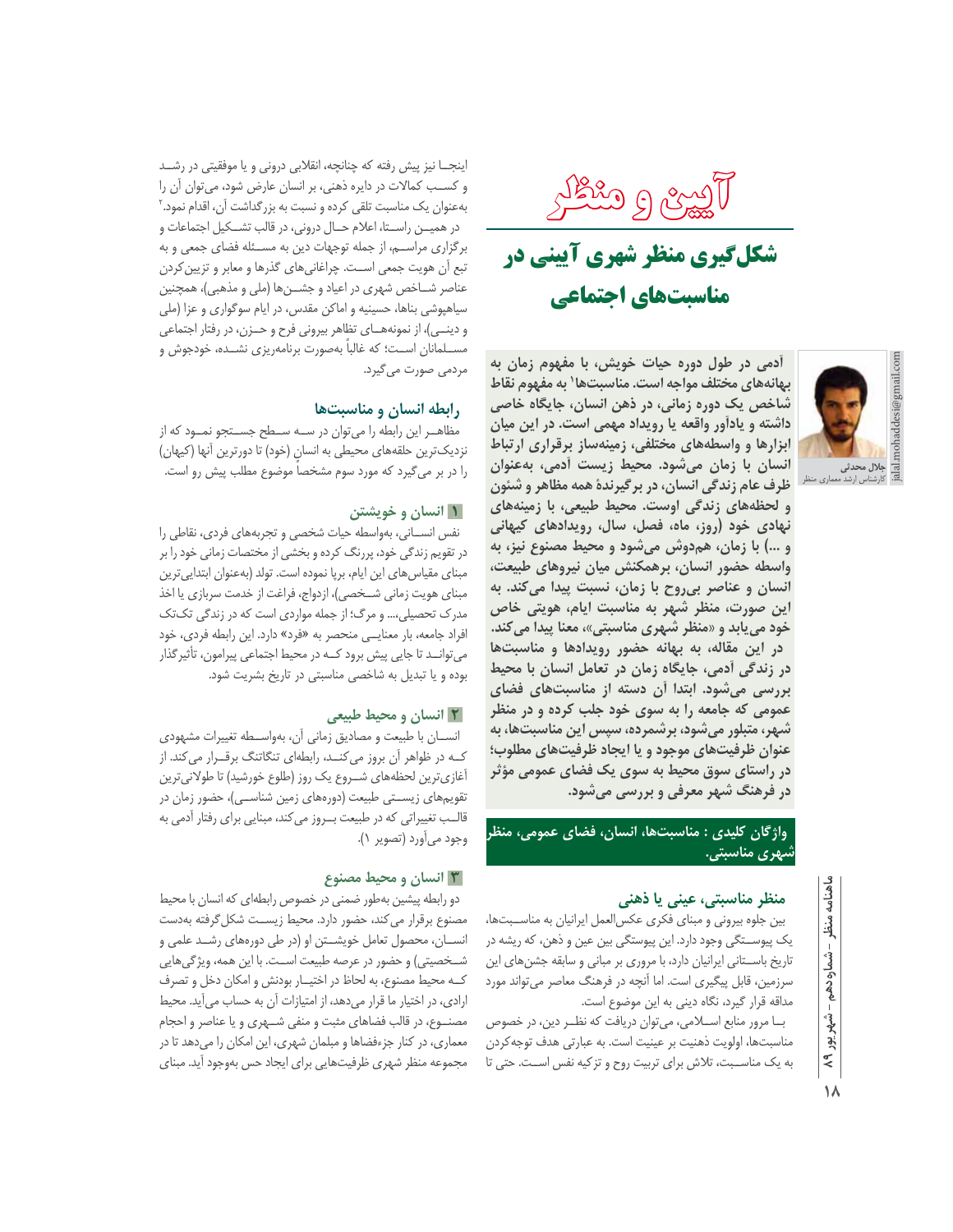بهوجود آمدن زمینههای محیطی در هنرها (Urban Art) نیز برخاسته از همین قابلیتها است. از این مظاهر عینی می توان در ایجاد و القای یک فضای مؤثر عمومی در فرهنگ شهر بهره گرفت. ظرفیتهای موجود در منظر شهری را می توان، در قالب موارد زیر تبیین نمود:

#### ● فضاهای شهری

یک فضای شهری، می تواند بهواسطه بهرهمندی از امکانات فیزیکی و خدمات عمومی، تسهیل کننده امر حضور مردم به بهانه بر گزاری یک مراسه مناسـبتی بوده و به همین بهانه، به این مناسبت، پیوند بخورد. عمده فضاهای شهری که هماکنون به عنوان سمبلهای مناسبتی مورد توجه مردم قوار دارد، در ابتدا صرفا بر اساس ویژگیهای عملکردی و جوابگویی به نیازها، خلق شده است. حضور عناصر شهری خاص، مجسمههای یادمانی و یا حتی نام یک فضای شهری می تواند، بهانهای برای پیوند میان فضای شـهری با مناسـبتی خاص شود. حضور مردم در یک فضای شـهری، فرصتی برای ایجاد حس مشترک، به مناسبتی خاص اسـت. در ســنت فرهنگی ایران، بازار، بهعنوان قلب تپندهٔ شهر و مهم تریـــن فضای جمعی، بهواســطه تمرکز فعالیتهــا و عملکردها، همواره در متن ایام و مناسـبتهای شـهری قرار داشــته و اعلانها و اطلاع رسانی ها، همه در بستر این فضای شهری صورت می گرفت (تصوير ٢).

## **0 عناصر شهری**

بناهای شاخص با کاربریهای تخصصی یا مرتبط با موضوع مناسبت، بهعنوان نشـانههای شهری، همواره مد نظر قرار دارند. در همین راستا، نمادهای مرتبط با مناسبت و ذهنیت عمومی، انگیزههای کافی را برای معمـاران، طراحان و البتــه مديران، ايجاد مى نمايد تــا با بهوجودآوردن

عناصر شــهری ماندگار و یا تقویت موارد موجود، و پررنگ کردن نقش آنها در ايام و مناسـبتها، پيوند ذهن و عيــن را در قالب حضور دايمي یک کالبد فیزیکی، ماندگار کنند.

در شهرهای کوچک که تعدد بناهای شاخص، کمتر است، معمولا اصلي تريـن عمارت شـهر، موضـوع رويدادهاي مناسـبتي مي شـود. در مناسـبتهای دولتــی و رســمی، ارگ، عمارت شــهرداری، … و در مناسبتهای مذهبی مسـجد جامع، تکیه اعظم و...، نامزدهای محل برگزاری مراسم است.

#### • اجزاء و مبلمان شهری

اجزاء شهری که بهطور روزمره در پیوند با زندگی مردم و در معرض مواجهه و تماس با آنها است، نقش بسزایی در شکلدادن منظر شهری در مقیـاس فردی بر عهــده دارد. تفاوت این مورد با دو مورد پیشــین، در استمرار تأثیر آنها در طول زمان و به تعداد نفراتی است که با آنها مواجه می شوند. البته در رتبهبندی شـدت تأثیر انواع مختلف مبلمان، در مناسـبتها، میزان حضور آنها و نقش مسـتقیم یا غیر مستقیمشان در ارتباط با مناسـبت، مبنا قرار میگیرد؛ تابلوهای شـهری، بیلبوردها و پلاکاردها و هرگونه مبلمان شـهری که نقش مستقیم در اطلاعرسانی مناسبتها و ایام دارنـد، در اولویت این رتبهبندی قـرار می گیرد. رتبه بعدی، مربوط به مواردی اســت که با واسطه و با بهرهگیری از نمادها و نشانهها، پیام را انتقال میدهد. از جمله این موارد می توان به پرچمهای شهری، بهعنوان رسانههای جمعی شهرداریها، اشاره کرد. پرچمها که در گرههــا یا کریدورهای بصری شــهر، فضای عمومــی را با جلوههای بصری متفاوت خود، تحت تأثیر قرار میدهد، یکی از نمونههای مبلمان شــهری اســت که در مقیاس مخاطبی انبوه، اما بــا بهرهگیری از زبان نشانه، با مناسبتها پیوند برقرار می کند.

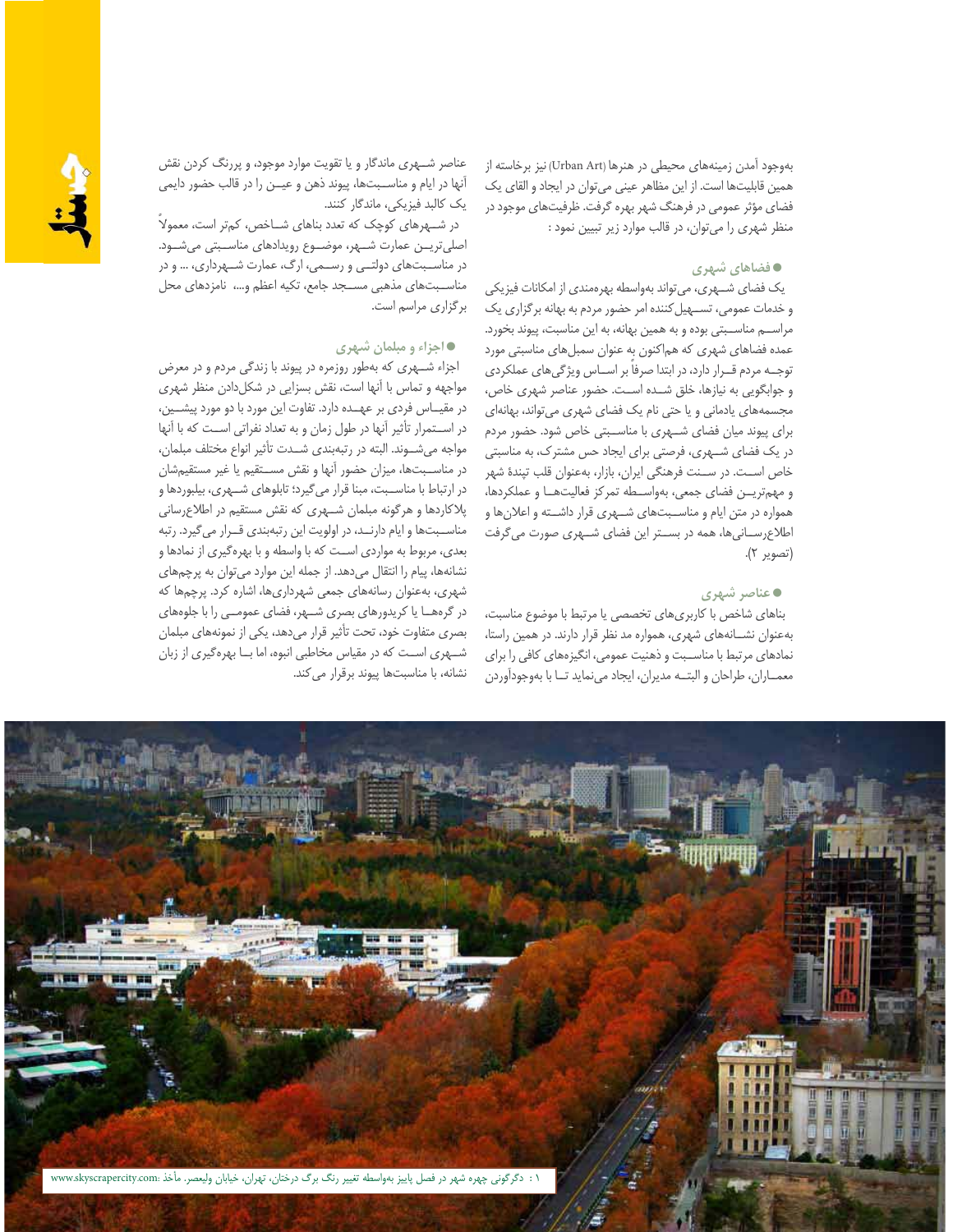#### ایجاد ظرفیتهای جدید

در راستای مباحث فوق، میتوان از ظرفیتهای بالقوهای که در فضاهای شهری وجود دارد، استفاده نمود. ابزارهای جدید در پردازش جلوههای بصری (آبنماهای موزیکال، آتشبازیها، برجهای نوری و ...) در کنار عناصر جدید و مدرن شهری، فرصتهایی را برای روزآمدکردن سنتهای رایج در منظر شهری مناسبتی بهوجود میآورند (تصویر ۳). ضمنــا، رفتارهاي جديد اجتماعي و مكان،هاي متناظر با أنها، خلأهاي موجــود فرهنگـــی در شـــهرها اســت که تاکنـــون با برخوردهـــای غیر برنامهریزی شده و بهصورت دست دوم، در مناسبتها از آنها استفاده میشود. ســاختمانِ های شاخص دولتی و عمومی، سالنِ های اجتماعات چندمنظوره، یادمان های دفاع مقدس که در دوران پس از جنگ ساخته شــده است، سالنهای ورزشــی و اســتادیومها، پارکـها وتفرجگاههای درون و بیرون شـهری و …. از جمله مواردی است که کمابیش با توجه به ظرفیتهای کالبدی، حسـی یا ... به فراخـور ایام، مورد بهرهبرداری قرار م*ی گ*یرد.

# طول عمر سیمای مناسبتی

دربرخوردهای مناسبتی، بهویژه در مواردی که ظرفیت بالقوهای، فرصتی را بـــرای بروز اتفاق در منظر شـــهری فراهم مـــی[ورد، عناصری بهوجود می آید که به لحاظ توقعی که از پایایی آنها می رود، قابل دستهبندی به دو گروه زير است :

• عناصر ماندگار : عناصری که بهمنظور یادمان رویدادی خلق می شود و در همین راستا، با مواد و مصالح ماندگار و طرحهای شایسته شــکل می گیرد. از یادبودهای استقلال ســرزمینها (مجسمه آزادی) تا پیروزی در جنگها (تاق نصرتهای روم باستان) و از یادمانهای جنگها و شـخصیتها تا مقابر و بقاع مذهبی؛ همه در سررسـیدهای

مناســبتى كــه به منظــور بزرگداشــت وقايع مرتبط، برپا میشود، مورد مراجعه جامعه قرار مي گيرد. ● عناصـر موقت :

در شرایطی که توان مالی در حد خلق اثری ماندگار نيسـت؛ محيط، ظرفيت پذیرش عملکرد دایمی یا عنصر كالبدى ماندگارى را نــدارد و يــا اينكــه اساســـاً، مناســبت و رويدادهــا



۰۳ جشنهای نیمه شعبان، که بهصورت سنتی در شهر برگزار میشدند، با حضور عناصر جدید شهری، ظرفیتهای جدیدی را برای جلوه در منظر شهری، یافتهاند، تهران. www.ggpht.com : مأخذ

و رفتارهای متناظر با آن، با رویکردی کوتاهمدت، مورد توجه قرار می گیـــرد؛ موضـــوع خلق عناصـــر موقتی کــه پس از گذشــت بهانه و موضوعيت ايجادشان، برچيده مى شوند، منجر به خلق عناصر موقت می شـود. از نمایشگاههای اکسپو در جهان و غرفههای آن که بهصورت موقت مورد بهرهبرداری قرار میگیرد تا هنرهای مردمی (مدل سازی و چراغانی و تاق نصرت) در اعیاد مذهبی، در این زمره قرار دارد.

در این میان، قاعده حضور موقتی برخی از این عناصر، بر هم میخورد و یک عنصـر برچیدنی، به عنصری برجای ماندنی تبدیل میشـود. علت این امر را می توان در قوت هنری اثر خلق شده، پشتوانه مهندسی یـــا کیفیت بـــالای مصالح به کار رفته در امر ســـاخت، پیوند عمیق أن با فضاي عمومي جامعه و قوت مناســبت مرتبط و عدم تأمين خلأ بصري و یا کالبدی متناظر با آن در منظر شهری دانست. نمونه این برخورد را می توان در برج ایفل یافت که به بهانه نمایشگاه اکسپوی فرانسه و ب موقت ساخته شد ولی عنصری ماندگار و تبدیل به نماد شهر پاریس شد.

# وابستگی مکانی اجزای شهری

همان طور که اشاره شد، مبلمان یا اجزای شهری، در موقعیت مکانی خود بــا مخاطب ارتباط برقرار مي كنند؛ اما مــواردي هم وجود دارد كه مبلمان شـهري، به لحاظ موقعيت، وابسـته به مكاني خاص نيست. در مناسبتهایی که برخوردهای اجتماعی پویا و متحرکی را در پی دارند و رفتارهای مناسبتی که ماهیتا متحرک هستند (از قبیل انواع کارناوال ها، تشــييع جنازه و حمل تابوت و...)، عنصر شــهري مناســبتي، متحرك و فارغ از مکان است. همچنین هنگامی که گروههای بهرهبردار، در مقاطع زمانــی و مکانــی مختلفی به مبلمان مربوطه نیــاز پیدا می کنند، حضور عنصر شـهری متحرک، در برآوردهکردن نیاز شهری کارایی بیشتری را دارا است (تصوير ۴).

## مردم و منظر مناسبتی

نباید نقش مردم در مناسبتها را در ایجاد یک منظر شهری عمومی، نادیده گرفت. مردم، در قالب فردی، جزء عناصری هستند که بر محیط اطـراف خود تأثیر گذارند. در عین حـال وقتی در قالب جمع، حضور پیدا می کنند، تودهای غالب را شکل می دهند که فضای حسی مشترکی را هــم بين خود و هم براي بينندگان بهوجــود مي آورند (به عنوان مثال : تفت).

٢: میدان آزادی، فضای شهری است که به واسطه پیوند برج یادمانی آن، با تاریخ .<br>انقلاب و مراسم سالگرد پیروزی پیوند خورده است.<br>مأخذ : www.khabaronline.ir